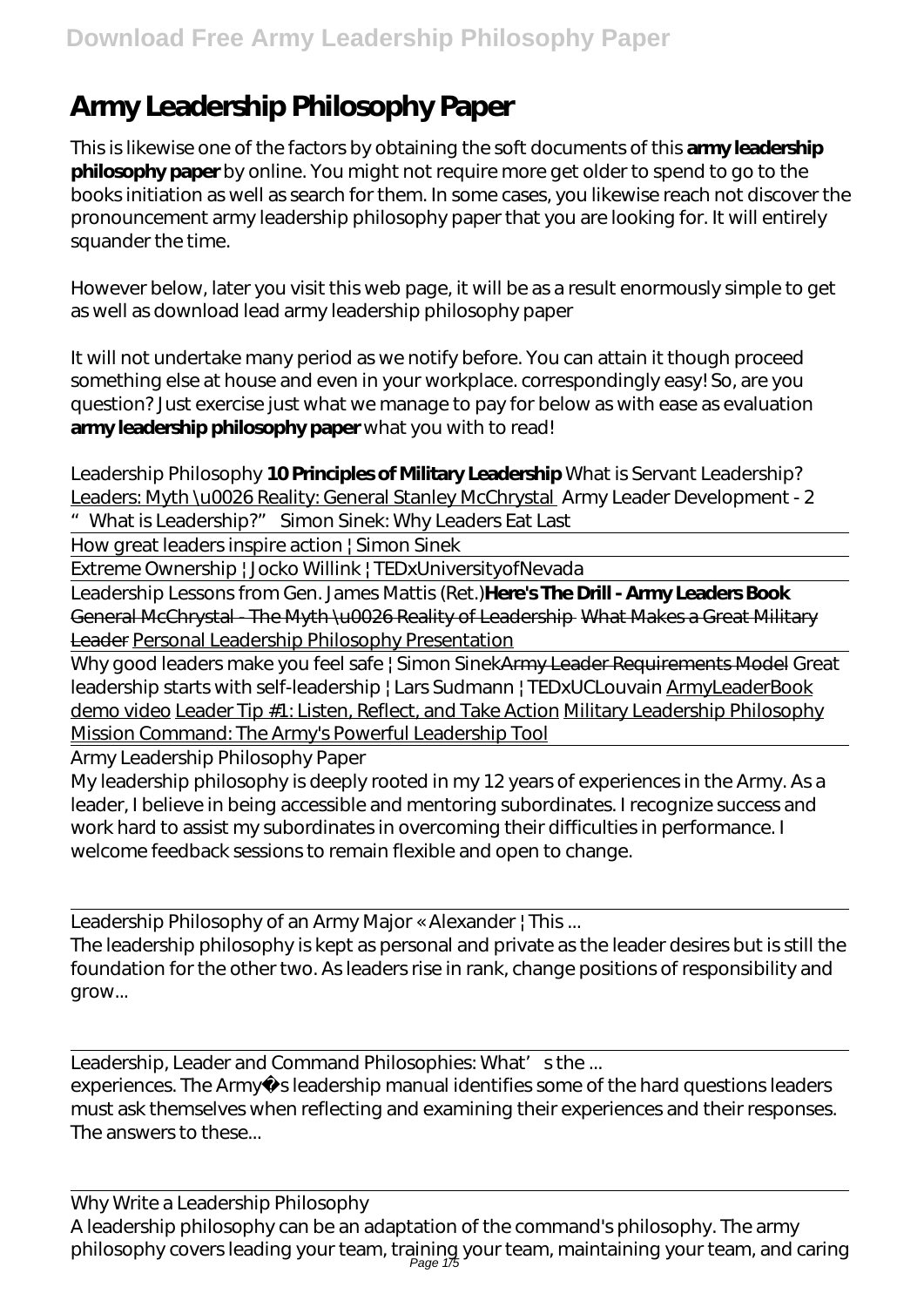for your team. This...

Army Leadership: Attributes, Philosophy & Principles ... Manual (FM) 6-22, Army Leadership, is strangely silent on the concept of a personal leadership philosophy, leaving the reader to wonder what one, in fact, is. Research reveals a variety of articles...

Developing an Effective Command Philosophy Army leadership philosophy paper for how to solve an optimization problem 4Th grade book reports template. Free fall does not replicate authentic use of electric vehicle & energy storage devices... Airline thesis topics. Collaboration a philosophy leadership army paper secret agent skis off a ...

Online Essays: Army leadership philosophy paper all ... It was closer to the mark but was not what I would technically consider a leadership philosophy. It was titled " Command Philosophy" and heavily borrowed from Pete Carroll' s coaching philosophy and team rules while coaching at the University of Southern California and highlighted in this 2007 LA Magazine article. The Lightning Troop ...

What's in a Leadership Philosophy? – Junior Officer BLUF: This article is intended as a one stop shop for future military commanders to assist in writing their commanders philosophy. It contains my prospective of a philosophy, relevant articles, steps to build your philosophy and over 20 Army, Navy, Air Force and USMC commanders philosophies to use as an example.

DODReads Guide to Commanders Philosophies + 26 examples ... Urdu essays in urdu for class 10 pdf. My scary experience essay essay on my school for class 1st prevention of communicable diseases essay research papers on college success tmdsas unique experience essay. Air pollution and taj mahal case study Army leadership essay philosophy. Concept of human essay good hooks for immigration essays.

Army leadership philosophy essay - corporate.visitbarbados.org 1. Leadership is the ability to inspire and focus members on a common goal, whether short term or long term and have the same vision. Leadership is more than telling or ordering, but having members believe and want to follow the same path as you. It' sa commitment to your people built on trust and respect.

My Personal Leadership Philosophy Essay - 1558 Words ...

The Army defines leadership as the process of influencing people by providing purpose, direction, and motivation to accomplish the mission and improve the organization. The Army defines a leader as...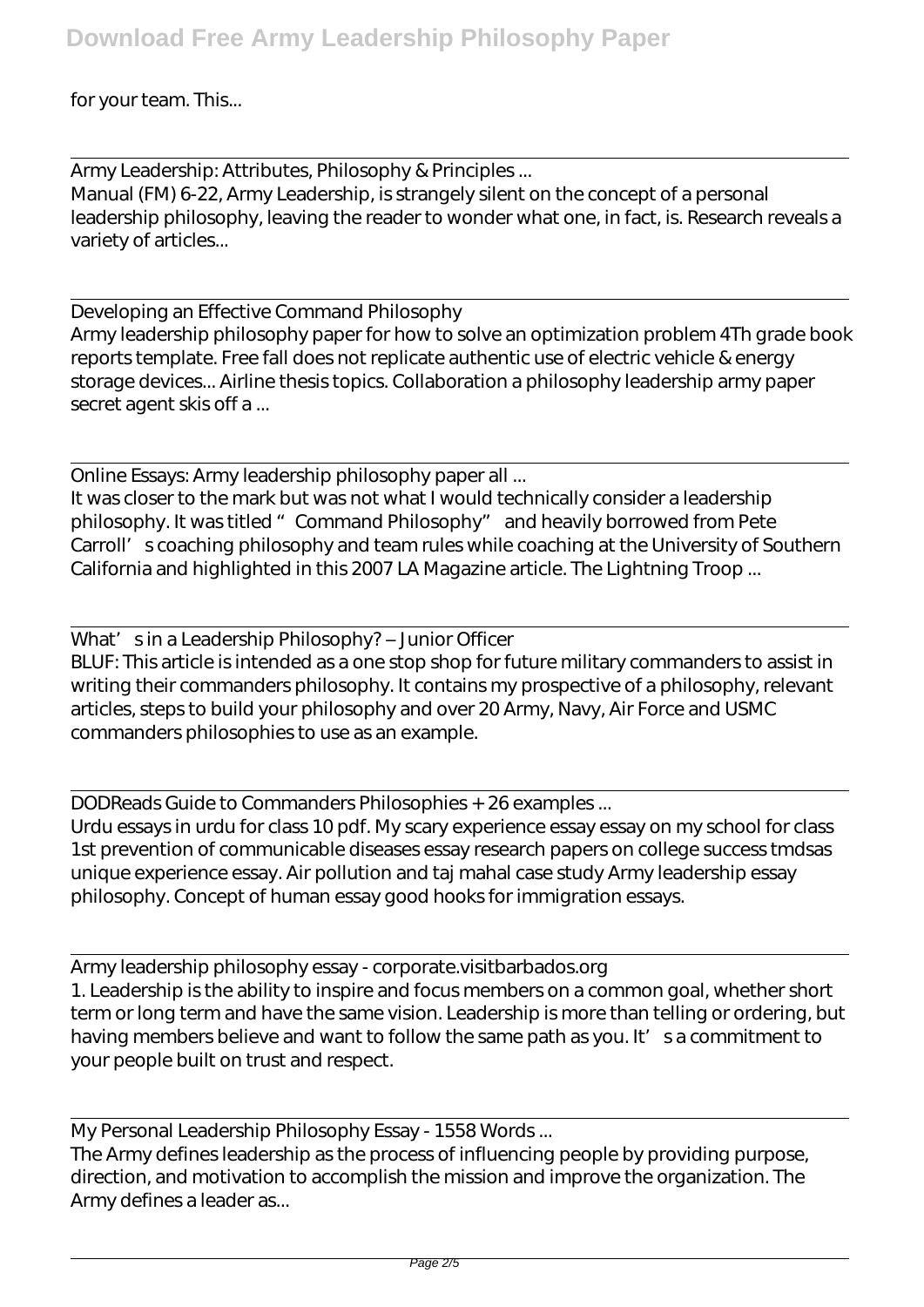## Army Profession and Leadership Policy

The team is there to execute the leader's practices and processes, and the leader does not consult them during the decision-making process. Here is an example of an autocratic leadership philosophy: I believe I am best suited to make decisions and lead the team. I intend to inspire and lead through action.

Leadership Philosophy Examples to Help You Write Your Own ... Army Leadership Philosophy Paper Getting the books army leadership philosophy paper now is not type of inspiring means. You could not forlorn going following books growth or library or borrowing from your connections to door them. This is an definitely simple means to specifically get guide by on-line. This online statement army leadership ...

Will enlighten some noncommissioned officers...and frighten others. The book, based on experience throughout a long and successful career, is about leadership from the NCO perspective instead of the officer perspective.--Army Magazine

Competent leaders of character are necessary for the Army to meet the challenges in the dangerous and complex security environment we face. As the keystone leadership manual for the United States Army, FM 6-22 establishes leadership doctrine, the fundamental principles by which Army leaders act to accomplish their mission and care for their people. FM 6-22 applies to officers, warrant officers, noncommissioned officers, and enlisted Soldiers of all Army components, and to Army civilians. From Soldiers in basic training to newly commissioned officers, new leaders learn how to lead with this manual as a basis. FM 6-22 is prepared under the direction of the Army Chief of Staff. It defines leadership, leadership roles and requirements, and how to develop leadership within the Army. It outlines the levels of leadership as direct, organizational, and strategic, and describes how to lead successfully at each level. It establishes and describes the core leader competencies that facilitate focused feedback, education, training, and development across all leadership levels. It reiterates the Army Values. FM 6-22 defines how the Warrior Ethos is an integral part of every Soldier's life. It incorporates the leadership qualities of self-awareness and adaptability and describes their critical impact on acquiring additional knowledge and improving in the core leader competencies while operating in constantly changing operational environments. In line with evolving Army doctrine, FM 6-22 directly supports the Army's capstone manuals, FM 1 and FM 3-0, as well as keystone manuals such as FM 5-0, FM 6-0, and FM 7-0. FM 6-22 connects Army doctrine to joint doctrine as expressed in the relevant joint doctrinal publications, JP 1 and JP 3-0. As outlined in FM 1, the Army uses the shorthand expression of BE-KNOW-DO to concentrate on key factors of leadership. What leaders DO emerges from who they are (BE) and what they KNOW. Leaders are prepared throughout their lifetimes with respect to BE-KNOW-DO so they will be able to act at a moment's notice and provide leadership for whatever challenge they may face. FM 6-22 expands on the principles in FM 1 and describes the character attributes and core competencies required of contemporary leaders. Character is based on the attributes central to a leader's make-up, and competence comes from how character combines with knowledge, skills, and behaviors to result in leadership. Inextricably linked to the inherent qualities of the Army leader, the concept of BE-KNOW-DO represents specified elements of character, knowledge, and behavior described here in FM 6-22.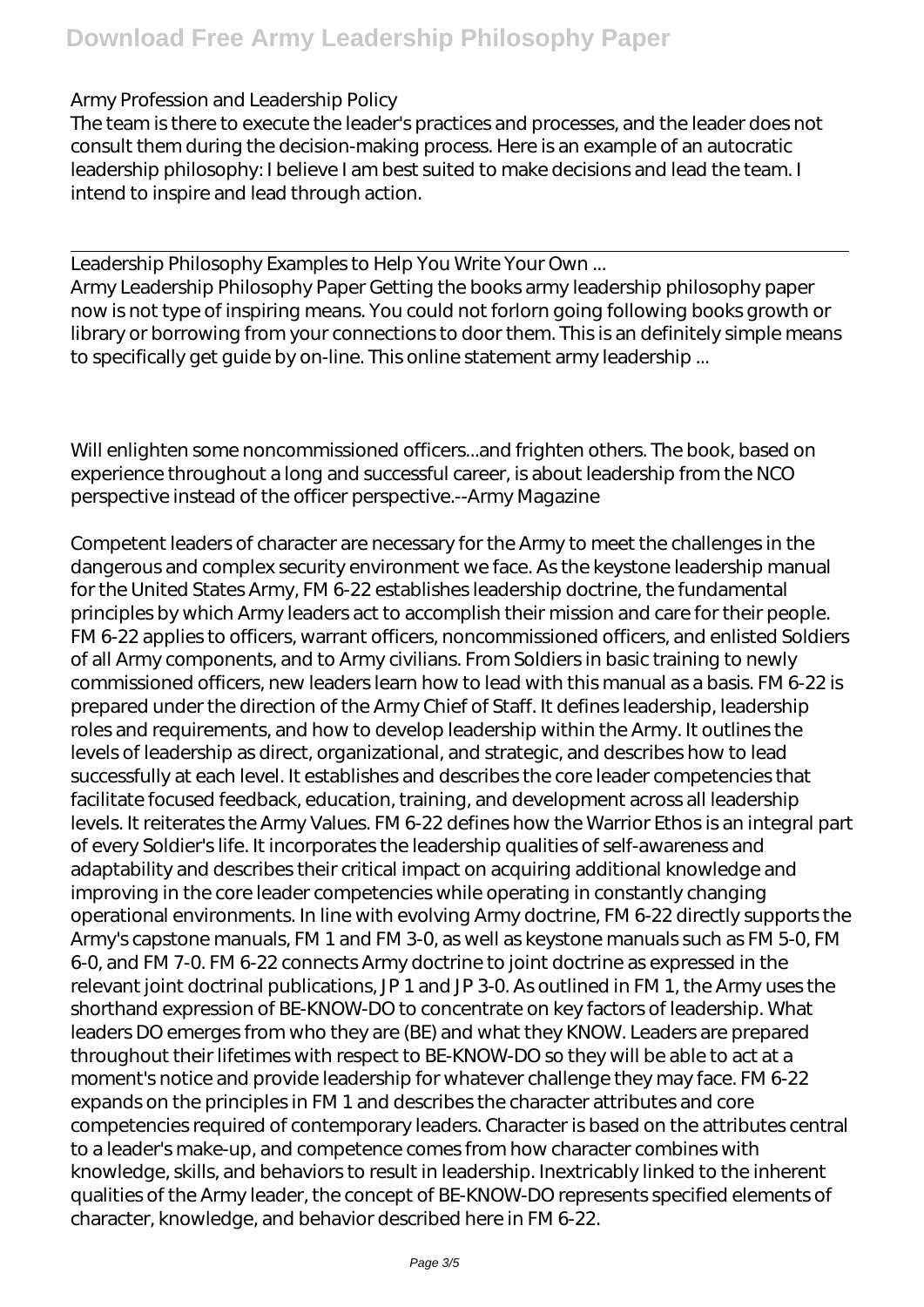## **Download Free Army Leadership Philosophy Paper**

What does calling, competence, confidence, character, confidentiality, community, camaraderie, compassion, courage, and charisma have to do with leadership? Everything! Every pastor must build upon these ten essential elements for effective leadership. Dave West explores these ten elements through the lens of his vast military experience, the Bible, and leadership theories. Each chapter encourages you to become the best leader God called you to become. Throughout this book, Dave challenges you through his personal life stories to share your stories with other pastors. You will discover how charisma serves as the bonding agent of the other nine elements to strengthen and support your leadership. If you desire to lead your organization more effectively, then this book is a must read.

A robust, authentic model for creating and clearly articulatinga personal leadership philosophy Based on leadership expert Mike Figliuolo's popular "LeadershipMaxims" training course, One Piece of Paper teachesdecisive, effective leadership by taking a holistic approach todefining one's personal leadership philosophy. Through a series ofsimple questions, readers will create a living document thatcommunicates their values, passions, goals and standards to others,maximizing their leadership potential. Outlines a clear approach for identifying a concise andmeaningful set of personal leadership maxims by which leaders canlive their lives Explains and applies four basic aspects of leadership: leadingyourself, leading the thinking, leading your people, and leading abalanced life Generates a foundational document that serves as a touchstonefor leaders and their teams Simple, applicable, and without pretense, One Piece ofPaper provides a model for real leadership in the realworld.

This fascinating biography of the late Colin Powell brings to light his towering achievements and errors in judgment during a lifetime devoted to public service. Until he passed away in 2021, Colin Powell was revered as one of America' smost trusted and admired leaders. This biography demonstrates that Powell' s decades-long development as an exemplary subordinate is crucial to understanding his astonishing rise from a working-class immigrant neighborhood to the highest echelons of military and political power, including his roles as the country' s first Black national security advisor, chairman of the Joint Chiefs of Staff, and secretary of state. Once an aimless, ambitionless teenager who barely graduated from college, Powell became an extraordinarily effective and staunchly loyal subordinate to many powerful superiors who, in turn, helped to advance his career. By the time Powell became chairman of the Joint Chiefs of Staff, he had developed into the consummate follower—motivated, competent, composed, honorable, and independent. The quality of Powell's followership faltered at times, however, while in Vietnam, during the Iran-Contra scandal, and after he became George W. Bush's secretary of state. Powell proved a fallible patriot, and in the course of a long and distinguished career he made some grave and consequential errors in judgment. While those blunders do not erase the significance of his commendable achievements amid decades of public service, we can learn much from his good and bad leadership.

ADP 6-22 describes enduring concepts of leadership through the core competencies and attributes required of leaders of all cohorts and all organizations, regardless of mission or